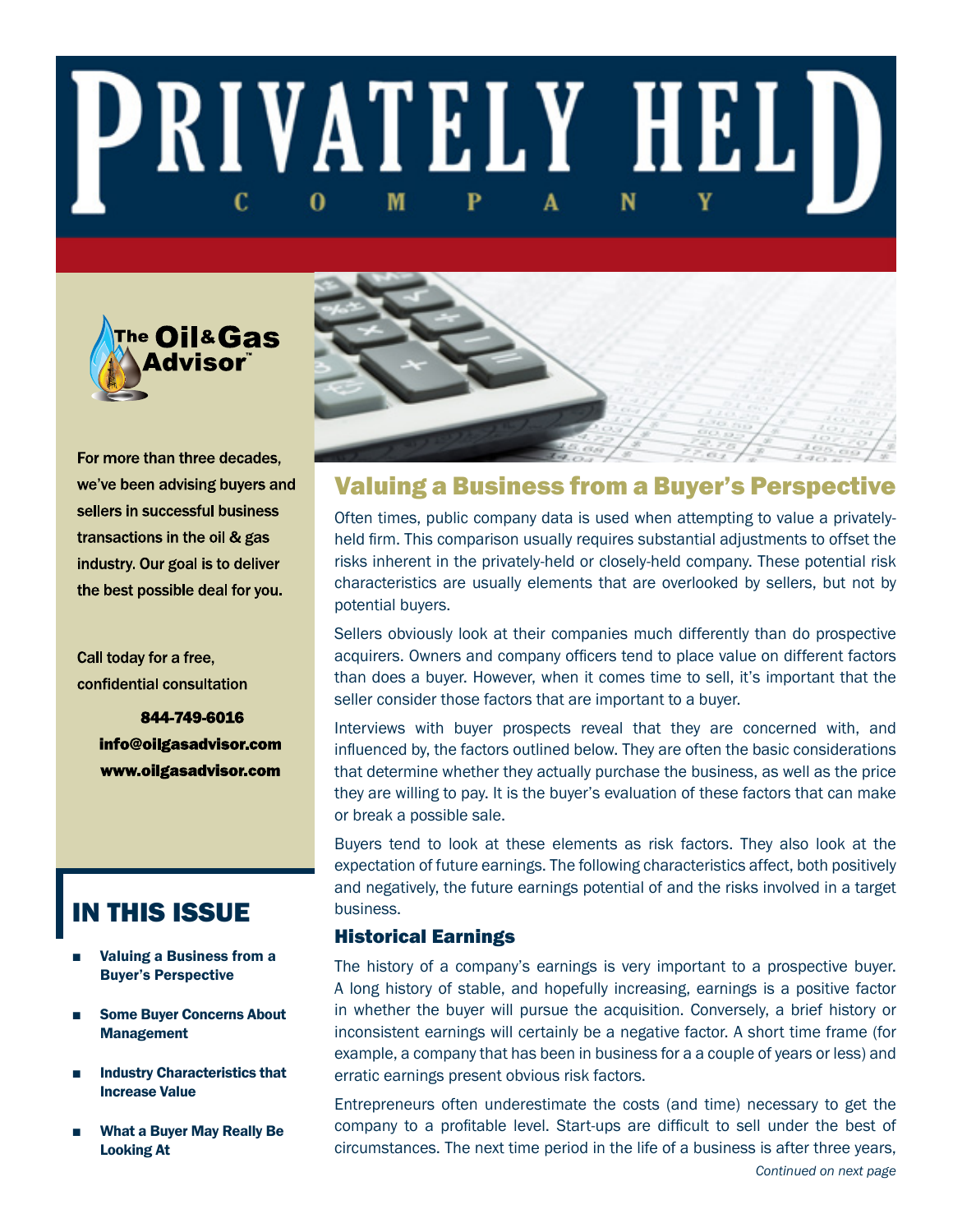# Valuing a Business from a Buyer's Perspective (continued from front page)

at which point there is some history, and a track record is beginning. The third period is usually after the company has been in business for a minimum of five years. Now the company has a track record and a reasonable history of performance.

# Growth Prospects for Both the Business and Industry

If the buyer is from the same industry, then he or she should already have the answers to these questions. If the buyer is from a different industry or business type, then these are very important issues. Certainly, no one can predict the future, so these issues are subjective at best. Thanks to the Internet, however, information is much easier to obtain than ever before. If the buyer perceives the target business to be in a growth industry, then the valuation can be considerably higher than one that is not.

## Employee Stability

Well-trained and skilled employees are a big asset. National studies indicate that over 50 percent of employees are unhappy with their jobs. Having a skilled and happy workforce in place is especially important for new owners without industry experience. Prospective purchasers are equally concerned with the high-cost of finding, hiring and training new employees. For these reasons, companies with a well-trained, skilled and contented workforce will command a premium value. Companies that utilize lowskilled employees and have high employee turnover will bring a much lower price.

# Depth of Management

Just as a skilled and well-trained workforce commands a higher value, so does strength and depth of management. Generally speaking the smaller the company, the less depth of management. A business that is primarily dependent on the owner or a manager will bring substantially less in the marketplace than one that has key management in place. Many prospective purchasers also want more than one layer of experienced management in place.

## Some Buyer Concerns About Management

- Will top management stay beyond any contractual periods?
- Is the current management motivated and what incentives do they need?
- Are current management values, etc., consistent with the buyers?
- Does current management have the leadership skills to move the company forward?
- Is the depth of current management sufficient to fulfill projected growth plans?
- Is current management able to handle change?

## Terms of Sale

Is the company solid enough to support debt financing as opposed to equity capital? Are the company owners, if

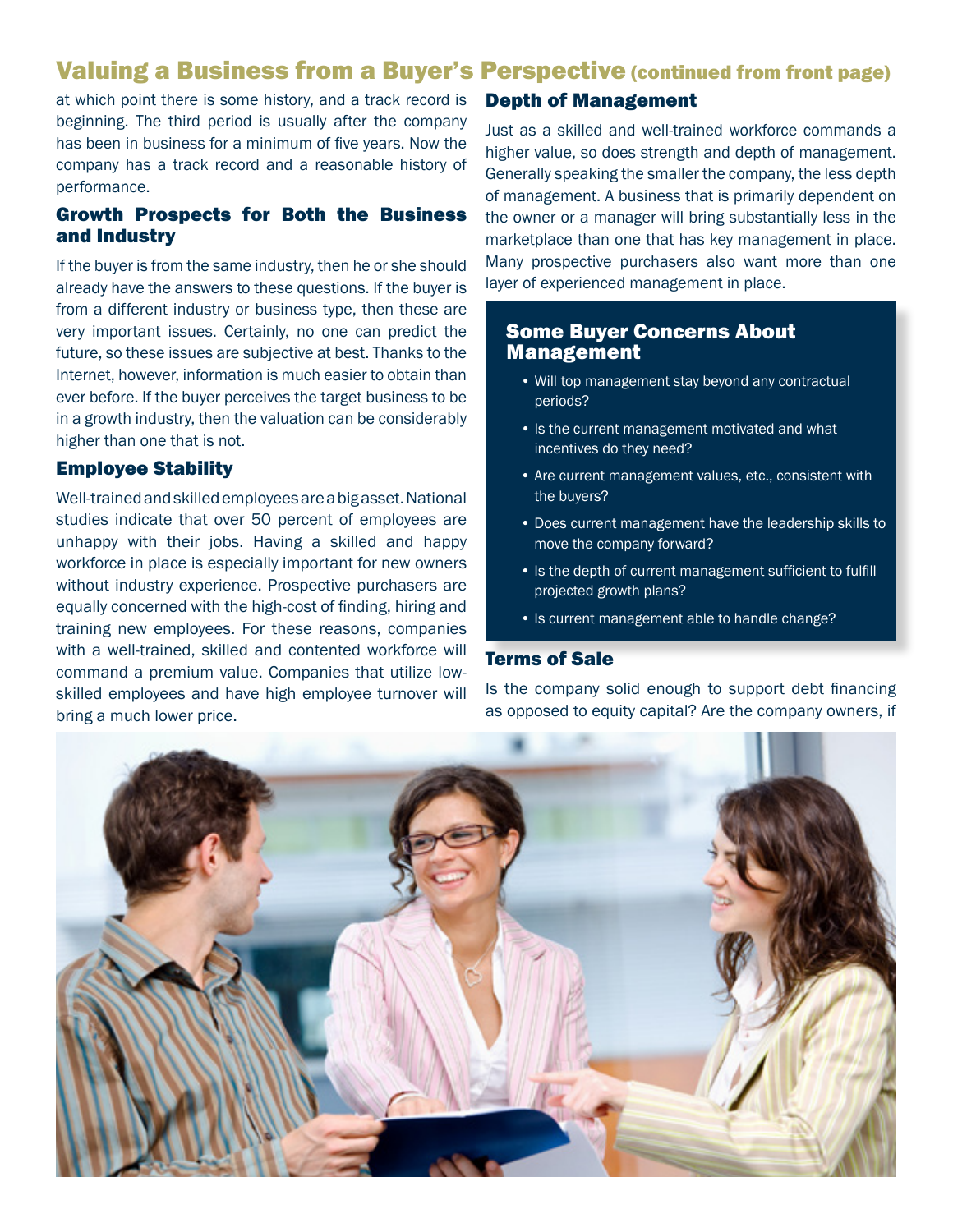

privately owned, willing to help finance the acquisition? The answers to these questions impact value. The availability of capital can be a significant factor in increasing the value to an acquirer.

#### Diversification

Diversification has two elements. The first is the diversification of products or services. Can they be readily expanded? Do the products or services just fill a niche and therefore limit expansion? What limitations does the company have, such as customer or supplier restrictions? The second element is geographic. Providing the product or service on a national level certainly increases value and decreases the risk to the buyer. Conversely, only local or regional distribution reduces value and increases risk.

# Competition

Companies in very competitive industries may have less value than ones with little or moderate competition. Heavy competition can lead to lower prices creating lower volume and profits. However, concentrated competition, for some businesses, such as auto dealers clustering in auto malls, can actually increase sales.

## Business Type

This element is most likely to be in the "eyes of the beholder." The buyer's perception of risk may focus almost entirely on the type of business or industry. Businesses that are easily started obviously have less value than those that are equipment/capital intensive or require very skilled workers or specialized knowledge. Industry trends can play an important role in the value of a business.

Some industries seem to be simply more "popular" than others. Manufacturing represents less than 10 percent of all businesses, but the demand for this type is very high. The demand for retail businesses that must compete with the large "box" stores is very low.

## Location and Facilities

A well-located office and/or facility will, at least psychologically, increase value. Well-maintained fixtures and equipment will definitely increase value. Everything else being equal, an attractive plant with well-maintained equipment located on the "right side of the tracks" will have a higher value than one without these advantages.

# Industry Characteristics that Increase Value

- Industries with strong trade or professional associations
- Industries with low failure rates
- Industries with any type of regulation, licensing, patents – anything that might restrict the amount of competition
- Industries with established products or services coupled with stable pricing

## **Summary**

The business characteristics described above outline some of the pitfalls or risks in using public company data when looking at the privately-held or closely-held company. Buyers obviously–and sellers certainly–should be aware of the factors or characteristics described above as they heavily influence the ultimate value of a company, the time it takes to sell, and sometimes whether it will sell at all.

*Note: Much of the above information is based on an article contained in the Mergers and Acquisitions Handbook of Small & Midsized Companies, published by John Wiley & Sons.*